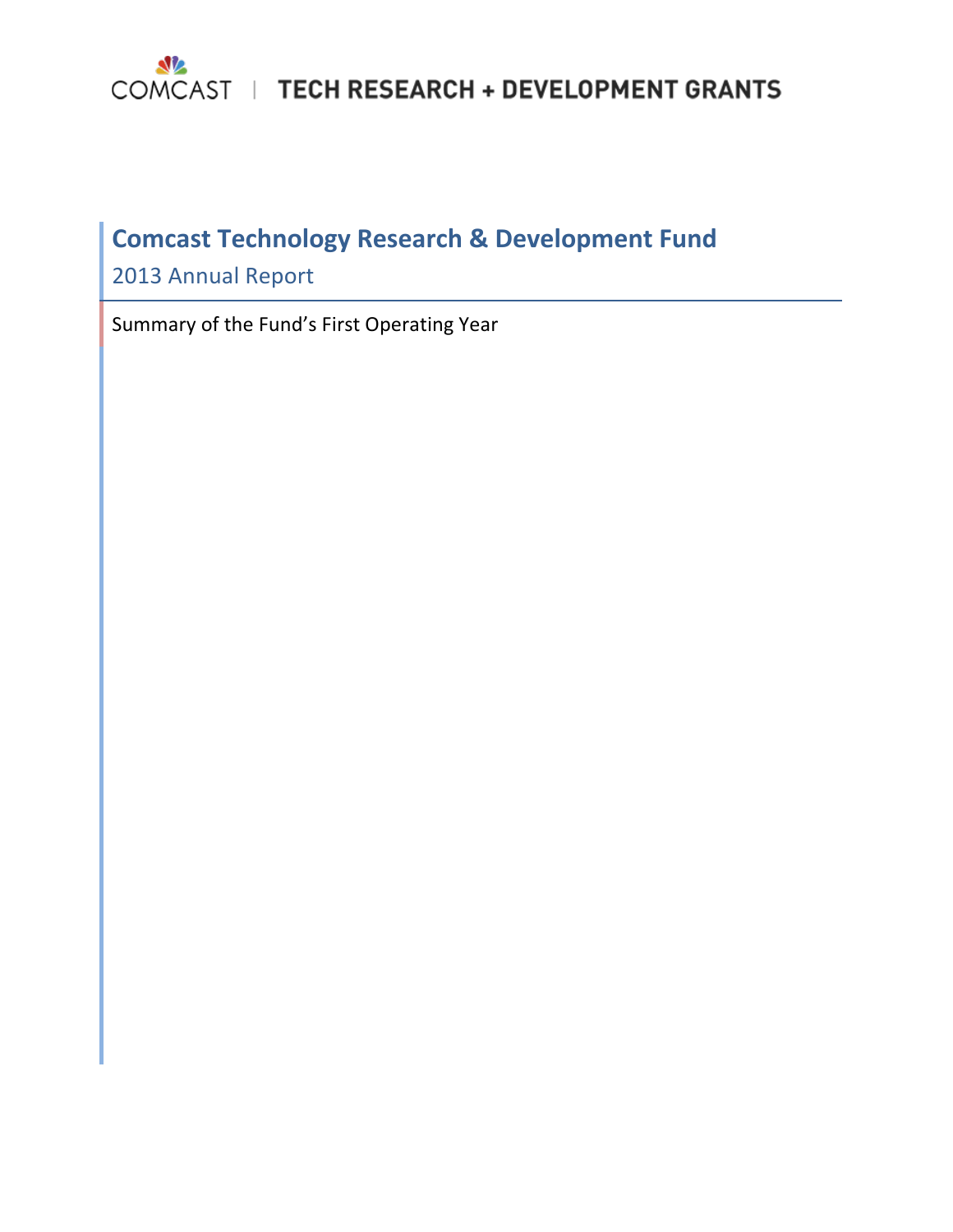## **EXECUTIVE SUMMARY**

2013 was the inaugural year for the Comcast Technology Research and Development Fund (Tech R&D Fund).

As a leading innovator in Internet, video, and communications services, Comcast has a long history of investing in programs that support both technical research and open source development. We launched the Tech R&D Fund to increase our commitment to leadership in innovation. .

In today's competitive marketplace, no company can thrive without making significant investments in the future. In addition, many of the future innovations we will deliver to our customers will derive from ideas and research that originate outside of our company. Thus, to continue our support for R&D and to support the best R&D talent wherever it may reside, the Tech R&D Fund is intended to supercharge these thirdparty research and development efforts.

In 2013, the Tech R&D Fund has provided new resources to leading and emerging researchers to engage in long-term research into technologies and applications that are of mutual interest to Comcast and the research community, as well as provide funding for open source software development.

We are continuing with the Tech R&D Fund in 2014, and are currently accepting grant proposals at http://techfund.comcast.com.

# **CONSIDERING GRANTS**

The process to accept and review grant applications was designed to be quite simple. Applications are made via the Tech R&D Fund's web site<sup>1</sup>. Our grant coordinator then performs an initial review to ensure completeness of the application, to flag applications that are likely out of scope, and to identify whether we will need to assign a subject matter expert (SME) to review and as appropriate engage with the researcher.

We have several categories of grants that we consider: General Research Grants, Targeted Research Grants, and Targeted Open Source Development Grants

# **GRANTS AWARDED IN 2013**

# **Apache Android Development**

#### **Oleg Kalnichevski**

**Grant Type**: Open Source Development

**Description**: Develop an Android optimized version of an Apache HTTP Client based on the latest official release that: retains full backward API compatibility with the Google internal fork while upgrading implementation classes to the latest release of the official version, provides a full API with the stock version of an Apache HTTP Client, makes selective use of Android specific features that are not available in the context of Java

 <sup>1</sup> http://techfund.comcast.com/index.php/apply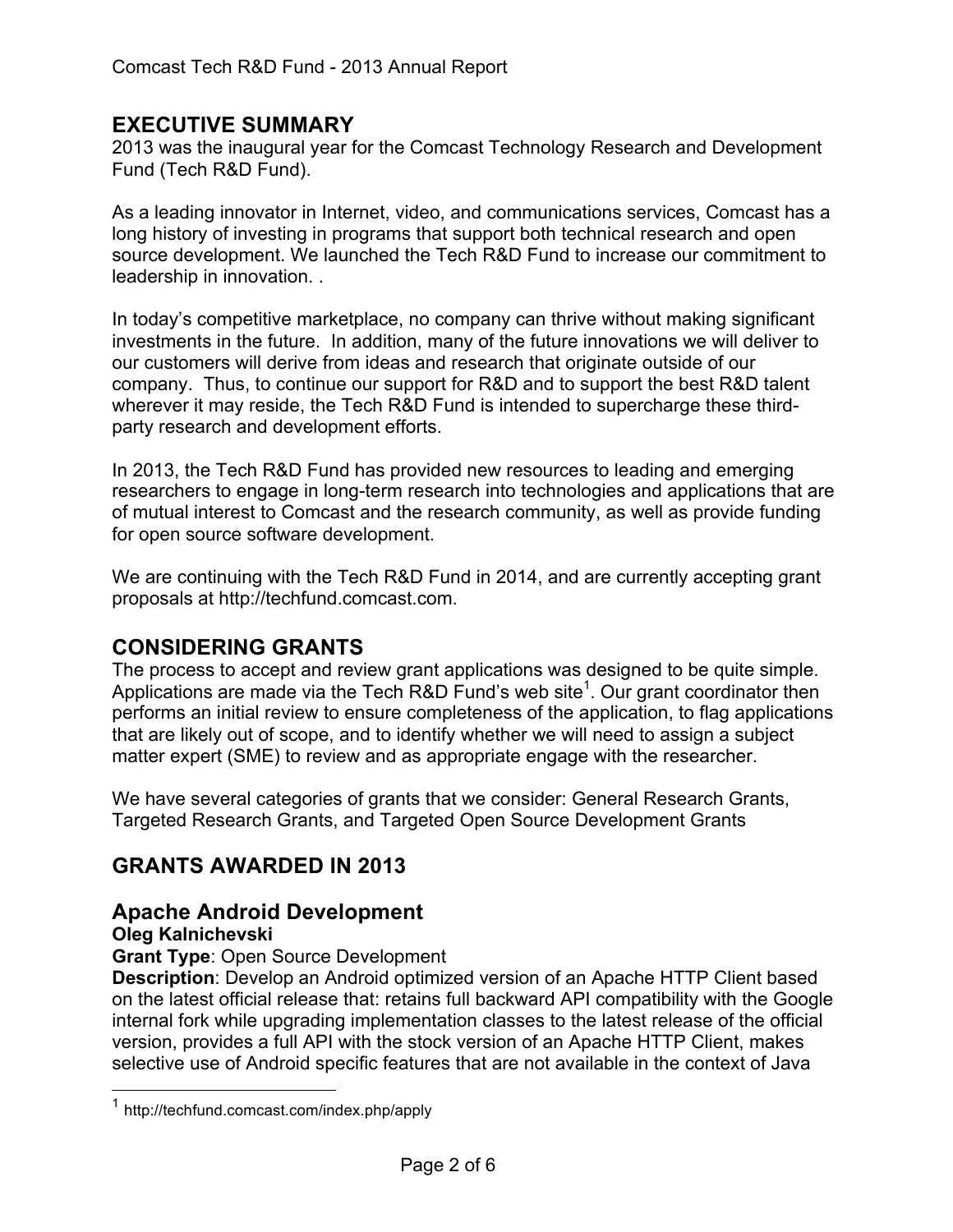Standard Edition, avoids creating a fork of the main code line. Users and developers of the Android platform would benefit from having a better, more feature full implementation of an Apache HTTP Client available for Android. It would also serve to keep the Android platform more open and diverse.

# **Dissect Cyber**

## **April Lorenzen**

#### **Grant Type**: Open Source Development

**Description**: Continue work on a malicious DNS detection tool named Mal4S**.** This tool has been developed and is in course of initial trials. It has been released to an open source repository. It is also being offered to researchers on a number of anti abuse working lists. There is a video online about it at https://vimeo.com/84083759. The tool was presented at a MAAWG meeting in San Francisco, in February 2014.

## **Bucknell University**

# **Design and Implementation of a Home Load Management System**

**Grant Type**: General Research

**Description**: Design a home microgrid with smart metering and load management. A home microgrid is a system that manages both load and generation sources in a smart home. As we continue to push the limits of technology further, our power grid is struggling to keep up with the technological advances. We are designing a home microgrid, which is the future of smart grid technology. A microgrid that has a generation source and loads will also need smart metering and load management to be stable. This system will be introduced to help a homeowner identify large drains of power in the home and control these electrical loads to lower energy costs and waste.

## **Clemson University**

#### **Understanding and Optimizing Dynamic Adaptive Streaming Over HTTP (DASH) Grant Type**: General Research

**Description**: Develop, evaluate, and make available to the community an implementation of DASH that addresses the optimization problem. The project includes a user study using the experimental DASH system allowing us to fine tune the algorithm to maximize user perceived QoE. We also will show how well the adaptation algorithm scales to support higher bit rate video (e.g., 4K). The researchers extended the VLC open source video streaming player to support the latest version of DASH; a prior DASH VLC plugin did not support the latest DASH standard. They will contribute this to the VLC community in early 2014 and have teamed with faculty from Clemson's Human Centered Computing (HCC) Division for the user study part of the project.

# **Cooperative Association for Internet Data Analysis (CAIDA) – University of California, San Diego Supercomputing Center Monitoring and Visualizing Internet outages**

**Grant Type**: General Research

**Description**: We propose to extend our measurement and analysis of Internet outages, focusing on geographical coverage and interactive (near real-time) visualization of such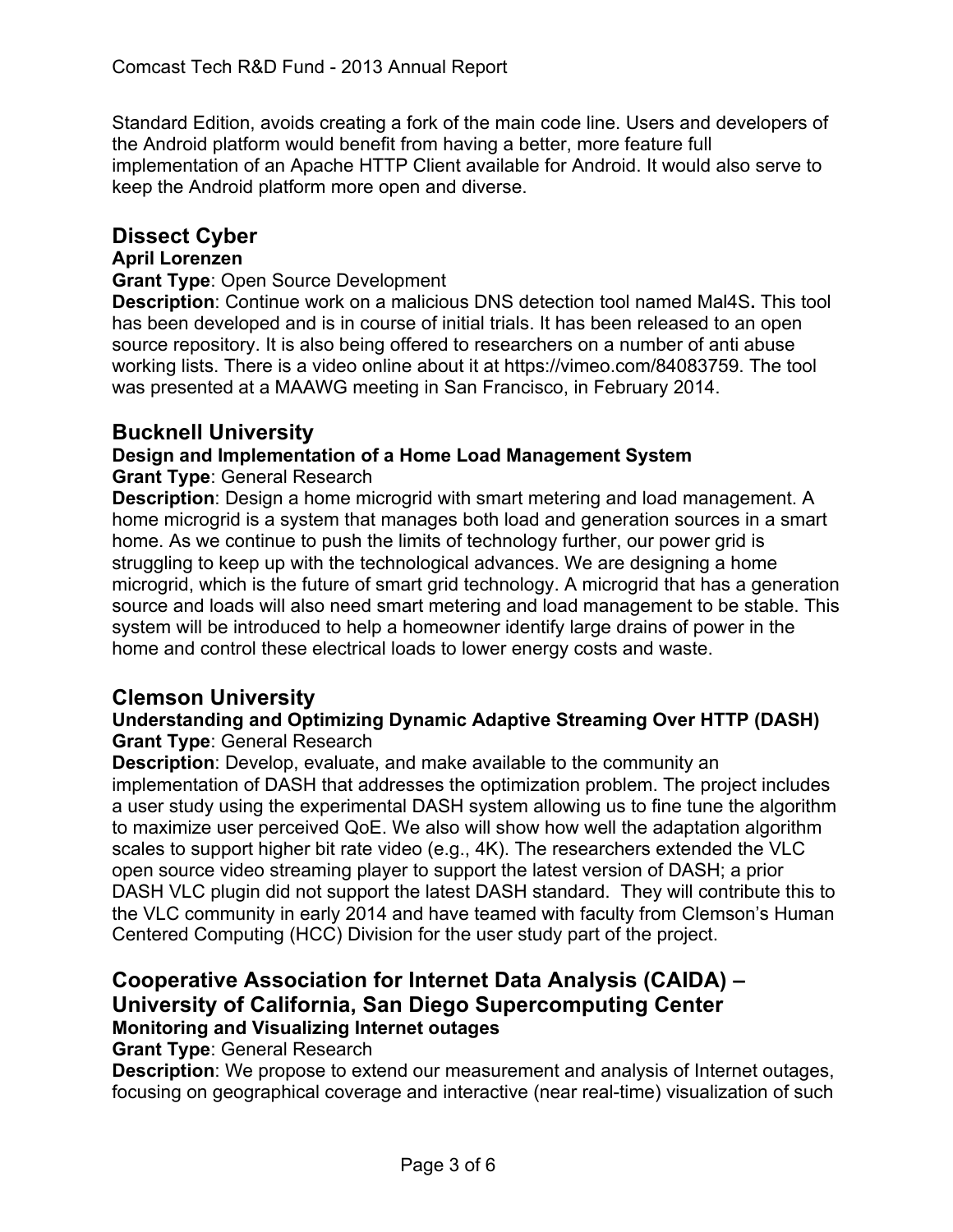events. The main goals are to improve the temporal and spatial granularity, as well geographic coverage of measurements, as well as develop new visualization techniques and interactive interfaces.

## **DNSmasq**

## **Simon Kelley**

#### **Grant Type**: Open Source Development

**Description**: DNSmasq is the DNS and DHCP server used in the majority of consumergrade home gateways (routers). For IPv4, it is mature software with more than 10 years of releases. For the past year, there has been a campaign to extend DNSmasq to allow it to fill the same niche in IPv6-capable systems. This grant is in support of that work. In addition, work will be performed to include DNSSEC validation, with version 2.69 as the first release with DNSSEC.

# **Effect of Poverty on Internet Usage Study**

## **Dr. John Horrigan, Ph.D.**

## **Grant Type**: Targeted Research

**Description**: Using a survey conducted by Princeton Research of people who have recently adopted Internet access , this study will identify the complex socio-economic factors that drive low-income families who don't adopt broadband Internet to do so, and determine the pathways that lead them to becoming engaged users of the Internet. The research will create a playbook of five strategies to enhance adoption and utilization that can be used by other entities working to address the adoption gap.

# **Georgia Institute of Technology BISmark Safe Zone**

## **Nick Feamster**

## **Grant Type**: General Research

**Description**: BISmark is an experimental router deployment using small modified home gateways (routers) to place experiments in homes and small businesses to examine aspects of home router and network usage. Amongst the experiments deployed is Safe Zone (SAZO), which is an anti-malware experiment allowing customers and end users to get a more accurate view of infections on their home networks.

# **Georgia Institute of Technology**

## **DNS Changer**

**Grant Type**: General Research

**Description**: DNS Changer Study

**Status / Outcome**: This study has been referenced in a number of further papers including the supporting documentation for US anti-bot code, the "ABCs for ISPs", and shows that notification to customers of bot infection does have an effect on their propensity to clean up infections. This supported presentation of the DNS Changer study at a MAAWG meeting by two Georgia Tech Students.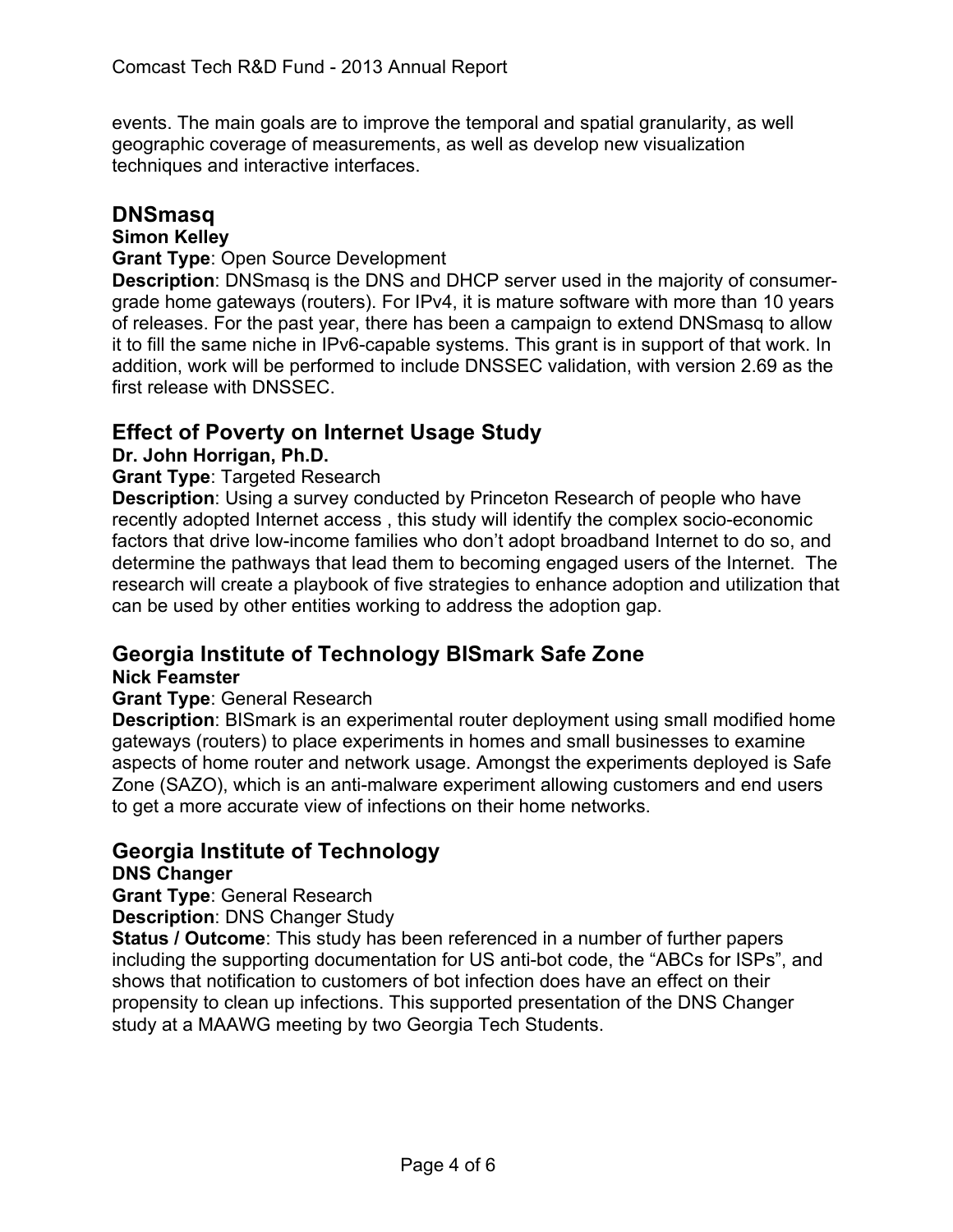#### **Jepson Database Failure Mode Test Tool Kyle Kingsbury**

#### **Grant Type**: Open Source Development

**Description**: The author has built a system called Jepsen, which causes network partitions and other failures in distributed systems, and written code which analyzes the safety properties of operations during those failures. This grant provides support for the development of version 2 of Jepsen. It will also encompass analysis of additional databases; likely Datomic, RabbitMQ, Etcd. The system was renamed Knossos and there are a number of additional databases that have been tested.

## **M3AA Foundation**

## **Messaging, Malware and Mobile Anti-Abuse Foundation**

#### **Grant Type**: General Research

**Description**: The M3AA Foundation provides anti-abuse training for emerging economies, especially where significantly more bandwidth has been provisioned as a result of new undersea cable systems and other infrastructure enhancements. So far, several training sessions have been run, training over 150 administrators, regulators and others from emerging economies. This includes work with the Internet Society, the African Telecommunications Union in Nairobi, and the U.S. Telecom Training institute in Washington, D.C.

## **Georgetown University**

## **Security & Software Engineering Research Center (S2ERC)**

Grant Type: General Research

**Description**: Participate in projects of interest in the security sphere, including investigating security incident data sharing protocols and trying to establish a taxonomy for data sharing.

## **SIGCOMM**

#### **2013 Annual SIGCOMM Conference**

**Grant Type**: General Research **Description**: Co-sponsor of SIGCOMM, a leading networking research conference.

## **Skynav**

## **Closed Captioning & Accessibility Software**

**Grant Type**: Open Source Development

**Description**: Create and integrate support for W3C TTML (Timed Text Markup Language), in accordance to a selected profile such as SMTPE-TT or SDP-US, into the WebKit and/or Blink open source projects.

## **Temple University**

## **Government-University-Industry Research Roundtable (GUIRR)**

**Grant Type**: General Research

**Description**: This organisation is a public / private / academic body addressing potential research issues, Recent workshops have discussed physical infrastructure